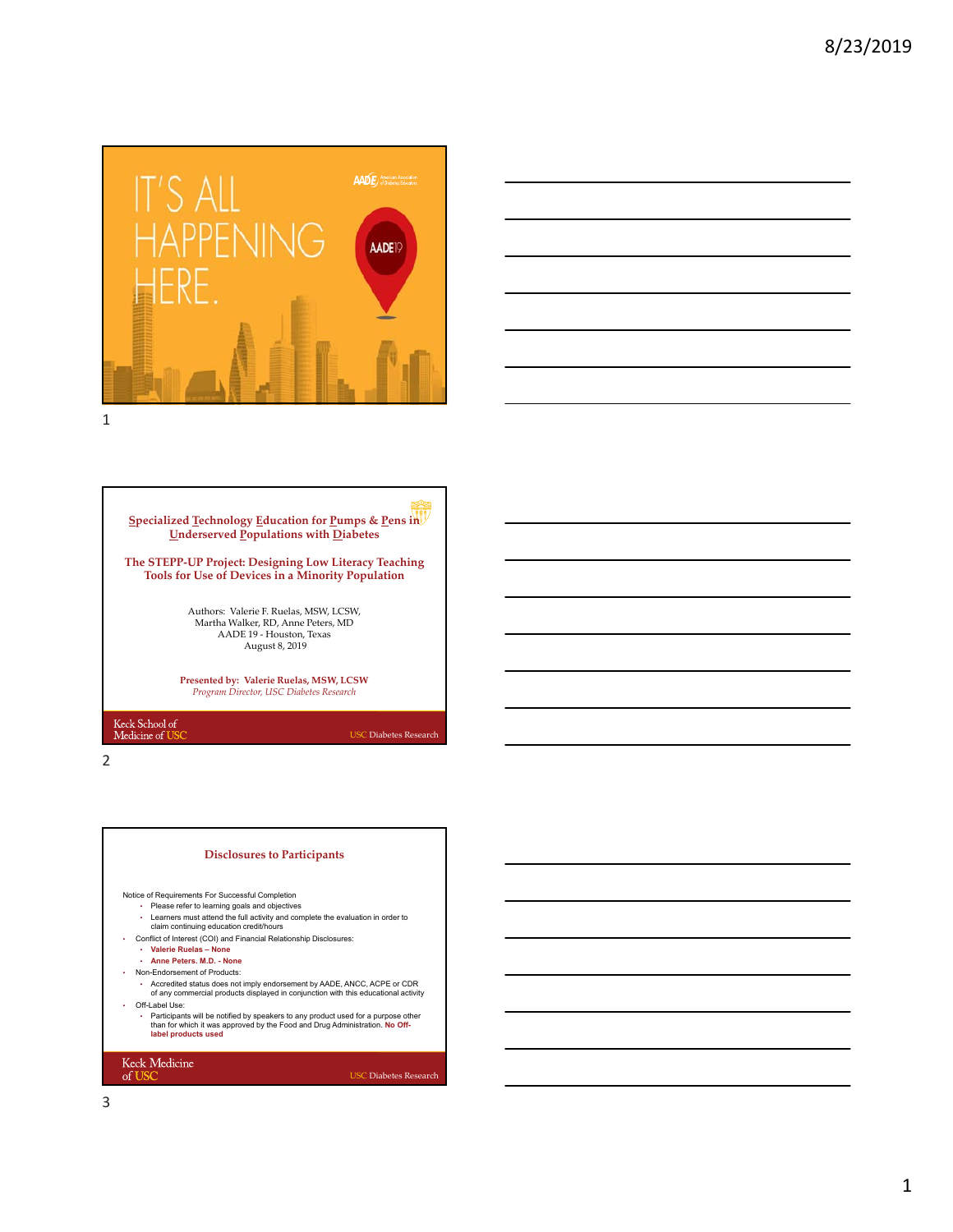# **Learning Objectives**

- 1. Define key components of creating low-literacy educational materials.
- 2. Discuss how utilization of target audience focus groups can enhance educational material development.
- 1. Utilize the guides provided with their patients.

## Keck Medicine of US

USC Diabetes Research

4



- After the implementation of the Affordable Care Act (ACA or Obamacare) and the expansion of MediCal, insulin pens and pumps became available to more patients through the new coverage options these plan provided.
- $\clubsuit~$  But insurance coverage wasn't enough, there was still a barrier to learning how to use new devices because all of the training guides were written at an 11th grade reading level.
- A grant from the Leona M. and Harry B. Helmsley Charitable Trust and input from our patient and community advisors, we were able to develop a series of simple language  $5^{\rm th}$  grade level guides that introduced the basics of how insulin pens and pump work and described how patients could improve their diabetes treatment.

Keck School of<br>Medicine of US

USC Diabetes Research

5

# **Steps to Achieving Lower Literacy Guides**

- $\spadesuit\,$  Gathered available material
- $\boldsymbol{\div}$  Created draft guides
- Held Focus groups: English and Spanish speaking adults with type 1 diabetes attended a total of 8 focus groups to provide before and after guide development feedback.
- $\diamond~$  Key Requests from patient/community advisors:
	- Illustrations to break up the text
	- Question and answer conversation format between patients and diabetes care team providers
	- Use of "Clear Language" simplified wording
	- More information on basic diabetes management
- Glossary of terms
- Classes to accompany the guides

Keck School of<br>Medicine of US

## USC Diabetes Research

6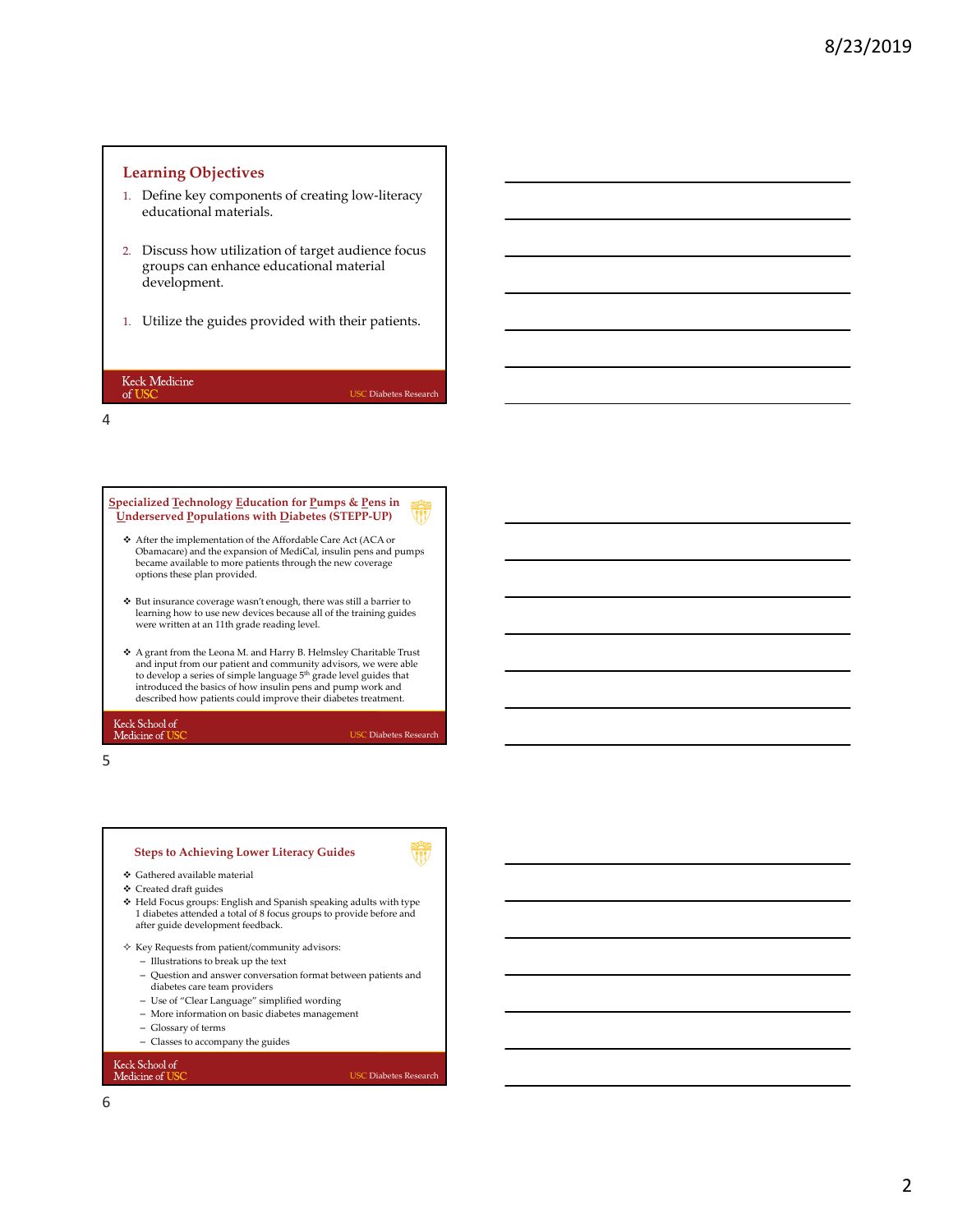#### **Most Challenging Aspect to Lower Literacy Guides** VII

- Medical and technology terms
	- The use of over 100 illustrations along with the glossary of terms was reported to have significantly increased the readers understanding of the information presented. Fran Milner, Illustrator
- A readability consensus of 8 scales scored the material text at an "easy to read" reading level with a grade level of "5" and a reader's age of "8 ‐ 9 (grades 4 and 5)Lorena Sprager, Clear Language Specialist

# Creating non‐branded images

- ‐ Developed generic images with detailed labels
- ‐ In some instances used pictures of actual devices

Keck School of<br>Medicine of US

7

"button" that you put on yourself every 3 days.

Keck School of<br>Medicine of US

**Detail of Clear Language and Unbranded Pictures** Insulin pump Infusion Set Reservoir What are the Types of Pumps? PUMP WITH TUBING Some pumps have tubing. These pumps look like a small box that has tubing. The tubing attaches to a little Cannula .<br>Fishin n



USC Diabetes Research

USC Diabetes Research



8





9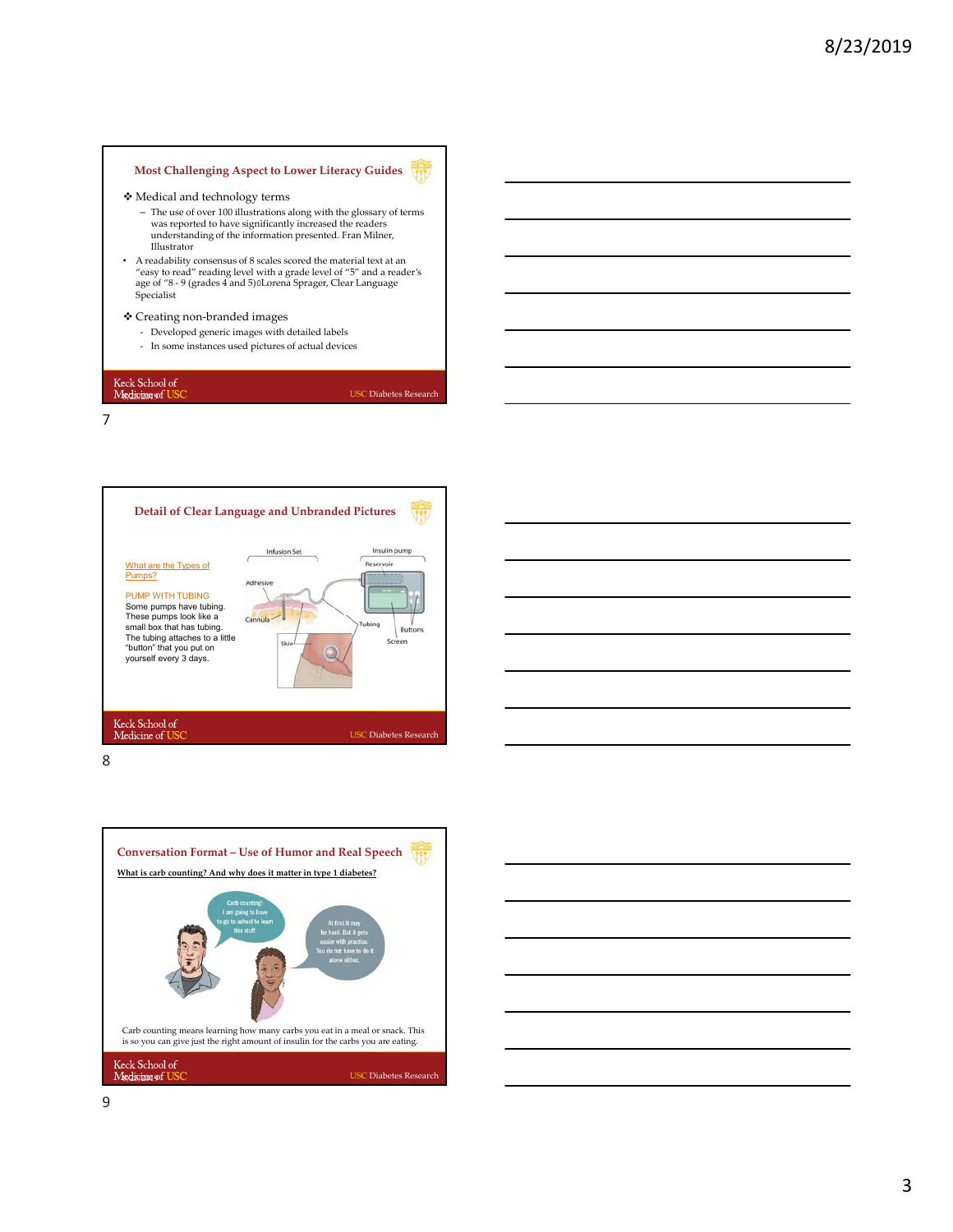



10

## **Some Data**

64 adults with type 1 diabetes were enrolled in an observation trial to see the effects of diabetes education using low‐literacy education guides.  $\bullet$   $\,$  50 completed baseline and 6 month - post education measures:

No statistically significant changes in A1C, overall health, depression, diabetes<br>distress, or incidents in sever hypoglycemic or DKA events.<br>Statistically significant increase in Diabetes Knowledge (p = 0.03097) and<br>Hypo

| Mode of Delivery                | <b>Baseline</b> | 6 Months                     |
|---------------------------------|-----------------|------------------------------|
| Pump                            | 6               |                              |
| Injection                       | 16              | 9                            |
| Pen                             | 13              | 14                           |
| Injection and Pen               | 15              | 20                           |
| Total                           | 50              | 50                           |
| $ck$ School of<br>dicine of USC |                 | <b>USC Diabetes Research</b> |

11

Ke<br>M